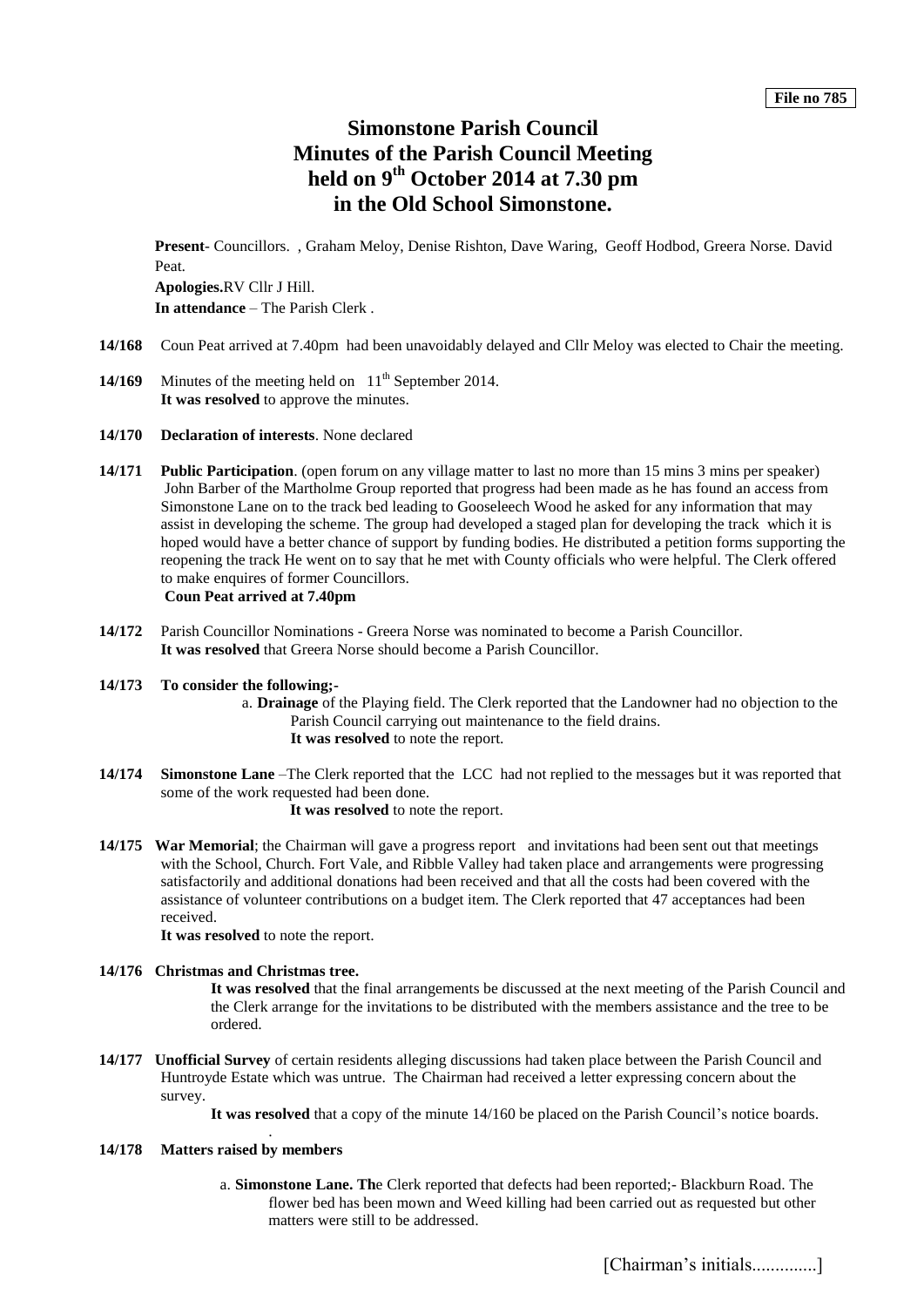File no 784

**It was resolved** to note the report.

a. **Signpost repositioning**. Assistance for the upgrading of the Signpost has been requested and a response is awaited.

**It was resolved to note** the report and the matter to the considered during the budget discussion.

b. **Village entertainment**.

**It was resolved** that be considered during budget discussions.

- c. **Closure of Clitheroe Job Centre** the Clerk reported that he had responded to the threatened Closure of the Job Centre on behalf of the Parish Council in line with the sentiments expressed by Councillors.
	- **It was resolved** to note the report.

## **Chairman's reports** of meetings with other bodies.had been distributed and were discussed report

- a. Martholme group Progress
- b. St Peters School re Memorial Dedication arrangement and Christmas tree switch on arrangemnrs
- c. Forte Vale hosting the Memorial Reception
- d. St Peter's Church re the Memorial
- e. Thos Rock memorial arrangements
- f. Ribble Valley BC .memorial arrangements.

. **It was resolved** to note the progress in the various of the discussions and action were confirmed and approved.

## **14/180 LCC.**

**14/182 Planning Applications**

The Clerk reported a request for agenda items for the 3T Forum meeting on1st December **It was resolved** to note the report.

**14/181 RVBC**.- Licensing Act 2003 Consultation of draft Licensing Regulations. Comments were requested. **It was resolved** to note the report.

| Applications<br>a.        |                                                                                  |                |  |  |
|---------------------------|----------------------------------------------------------------------------------|----------------|--|--|
| Application number 14/060 | Officer: :                                                                       | Grid Reference |  |  |
| Address                   | Simonstone Trapp Lane Trapp Lane Simonstone                                      |                |  |  |
| Proposal                  | Proposed indoor livery stables, ; livery, indoor arena and external Riding area  |                |  |  |
| Parish Council            | the Parish Council has no objection to the development subject to the site being |                |  |  |
|                           | adequately screened to prevent lighting disturbing neighbours and wild life.     |                |  |  |

| Application number 14/0747   Officer Adan Birkett: |                                          | Grid Reference 377579 433864 |
|----------------------------------------------------|------------------------------------------|------------------------------|
| Address                                            | <b>Highfield Tunstead Ave Simonstone</b> |                              |
| Proposal                                           | Single Storey Extension                  |                              |
| Parish Council                                     | No objection                             |                              |

| Application number 14/0853 | Officer Adan Birkett:                    | Grid Reference .376915 43442633864 |
|----------------------------|------------------------------------------|------------------------------------|
| Address                    | <b>Highfield Tunstead Ave Simonstone</b> |                                    |
| Proposal                   | Dormer Extension and alterations         |                                    |
| Parish Council             | No objection                             |                                    |

# **14/183 Finance**

a. **Payment of invoices**

| i I R Hirst//Higher Trapp                  | Meeting Expenses      | £9.75    |  |  |  |  |
|--------------------------------------------|-----------------------|----------|--|--|--|--|
| ii Fattorini                               | 3 Gilt Bars           | £137.52  |  |  |  |  |
| iii Huntroyde Nursery Daffodil bulbs       |                       | £120.00  |  |  |  |  |
| iv Walne-Engravers                         | <b>Brass Plaque</b>   | £56.10.  |  |  |  |  |
| v Thos Rock                                | Provision of memorial | £1800.00 |  |  |  |  |
| It was resolved to pay the above invoices. |                       |          |  |  |  |  |

b. **Revised Estimate**s for the 2014.15 and preliminary budget 2015/16 were discussed. c.